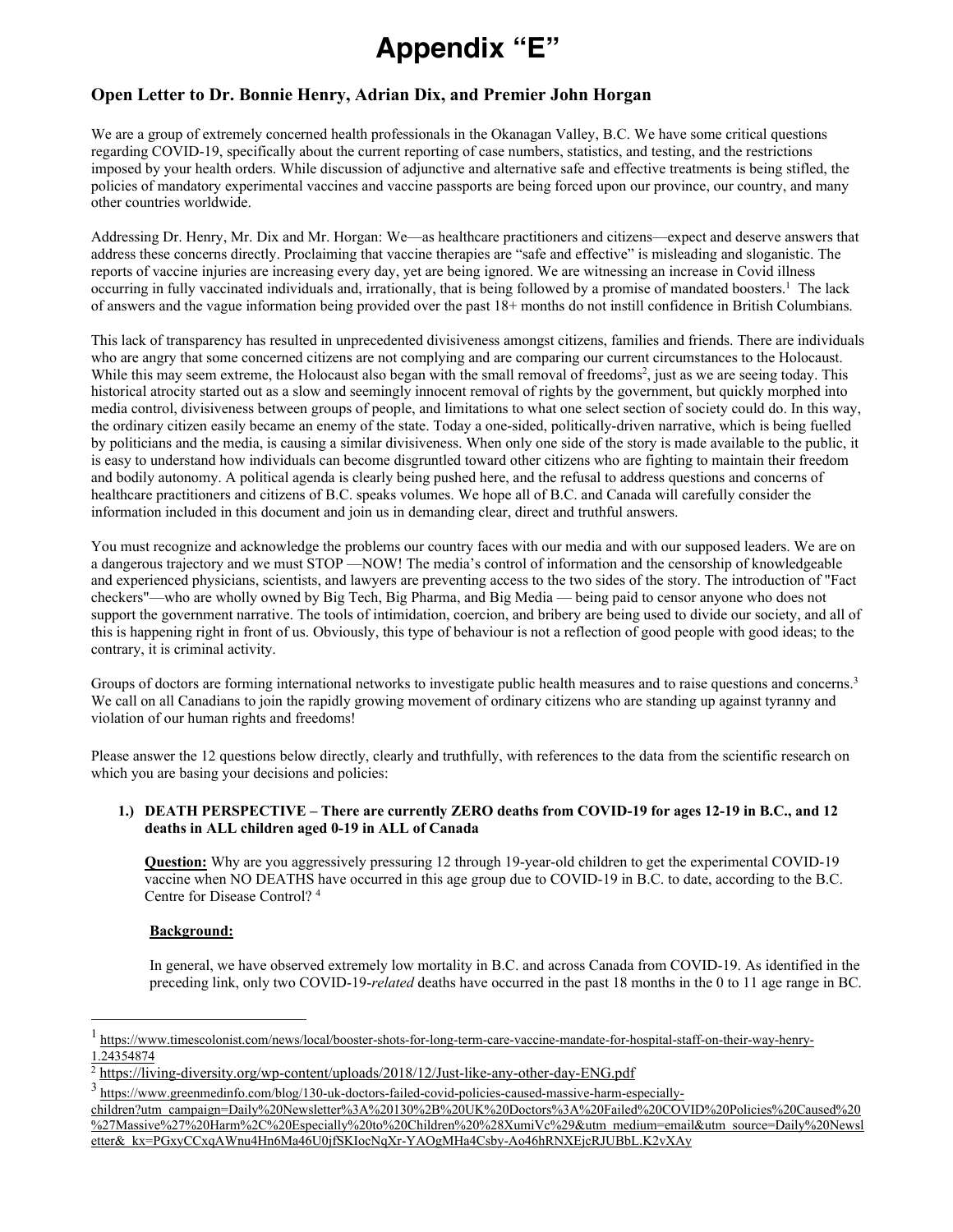No deaths have occurred in the age range of 12 through 19. In these childhood deaths, the influence of comorbidities was not revealed.

On the BCCDC website4 , in the Situation Report listed below in the footnotes, these statistics can be viewed on page 9.

With only 2 deaths occurring in the 1 million children and adolescents aged 0 to 19 that reside in B.C., why are we even considering mandating vaccinations, masks, isolation, and restrictions at school?

B.C. has a population of 5.17M people. As of August 21, 2021, there have been a total of 1,804 deaths due to—or related to—COVID-19. These deaths occurred over the span of 18+ months dealing with COVID-19 in our province. Further calculation demonstrates that this represents a 0.023% COVID-19 yearly mortality rate for our entire B.C. population. Does an annual 0.023% risk of death, heavily skewed towards the elderly with comorbidities, justify a mandatory vaccine policy and a vaccine passport?

Moreover, in the age range of 0 to 59, there have been 127 deaths related to or from COVID-19 in the entirety of B.C across an 18+ month duration. Why is this information not being openly shared? Does this data not represent a very different reality than we are being led to believe in the media and in your press conferences?

The total number of people that the Government of Canada says died WITH COVID-19 (not necessarily FROM Covid-19) since the beginning of the pandemic, is 26,873 as of September 3, 2021. You can view these numbers directly on the Government of Canada InfoBase website<sup>5</sup>, using the link in the footnote (find Figure 7, and change the drop down to "deceased"). There you will find the breakdown of the 26,873 of total COVID-19 deaths by age group in Canada. To see these numbers here, we show both the BC and CANADA total deaths, said to be WITH Covid-19, broken down by age, and the percentage of those deaths by age, over the past 18+ months:

| Age $0-19=$                    | $2(0\%)$<br>BC    | $12(0\%)$             | Canada |
|--------------------------------|-------------------|-----------------------|--------|
| Age $20-29=$<br>$\bullet$      | $0(0\%)$<br>BC    | 68 (0.3%)             | Canada |
| Age $30-39=$<br>$\bullet$      | $2(0\%)$<br>BC    | 152 $(0.6\%)$         | Canada |
| Age $40-49=$<br>$\bullet$      | 16 $(0.8\%)$ BC   | 354 (1.3%)            | Canada |
| Age $50-59=$<br>$\bullet$      | 30 (0.16%) BC     | $1,033(3.8\%)$        | Canada |
| Age $60-69=$<br>$\bullet$      | 77 (0.4%) BC      | 2,620(9.7%)           | Canada |
| Age $70-79=$<br>$\bullet$      | 178 (9.8%) BC     | 5,747 (20.5%) Canada  |        |
| Age $80+=$<br>$\bullet$        | 1,117 $(62\%)$ BC | 17,160 (63.9%) Canada |        |
| $Total \, Details =$           | 1,804 (100%) BC   | 26,872 (100%) Canada  |        |
| Total Population = $5,145,851$ | BС                | 38,067,903            | Canada |

It should surprise all Canadians that there has been **a total of 12 children between the ages of 0 and 19 across the entire nation that have died WITH (not necessarily FROM) COVID-19 in 18+ months**. Co-morbidities have not been made public. With this data, it is reasonable to ask why the government seeks to vaccinate all children to "protect" them? It is obvious that they do not need protection.

If we compare this to the number of 0-19 year olds in Canada who typically die from influenza (the flu) each year, the public health pressure on children to get vaccinated becomes even more troubling. The only breakdown shown for pediatrics (assuming age 0-16) in Canada showed that 10 children died of the flu in 2018 over a 12 month period. 6 Data for deaths of children from the flu between the ages of 0 and 19 was not shown, which makes it difficult to precisely compare, but the figures are still telling. According to the Government of Canada, ten children 0-16 years old died from the flu in 12 months versus 12 children who died with COVID-19 over the last 18+ months (proportionately 8 children per 12 months). This means that COVID-19 is less dangerous than the flu for this age group. Why then is the Government pressuring children to get vaccinated?

Given 84.3% of all people who are said to have died *with* COVID-19 are age 70 and over, and 94% of all people who are said to have died *with* COVID-19 are age 60 and over, how do you justify applying public health restrictions on the rest of the population?

http://www.bccdc.ca/Health-Info-Site/Documents/COVID sitrep/Week 33 2021 BC COVID-19 Situation Report.pdf

<sup>5&</sup>lt;br>https://health-infobase.canada.ca/covid-19/epidemiological-summary-covid-19-cases html?stat=num&measure=deaths&map=pt#a2

<sup>6</sup> https://www.canada.ca/en/public-health/services/publications/diseases-conditions/fluwatch/2018-2019/annual-report html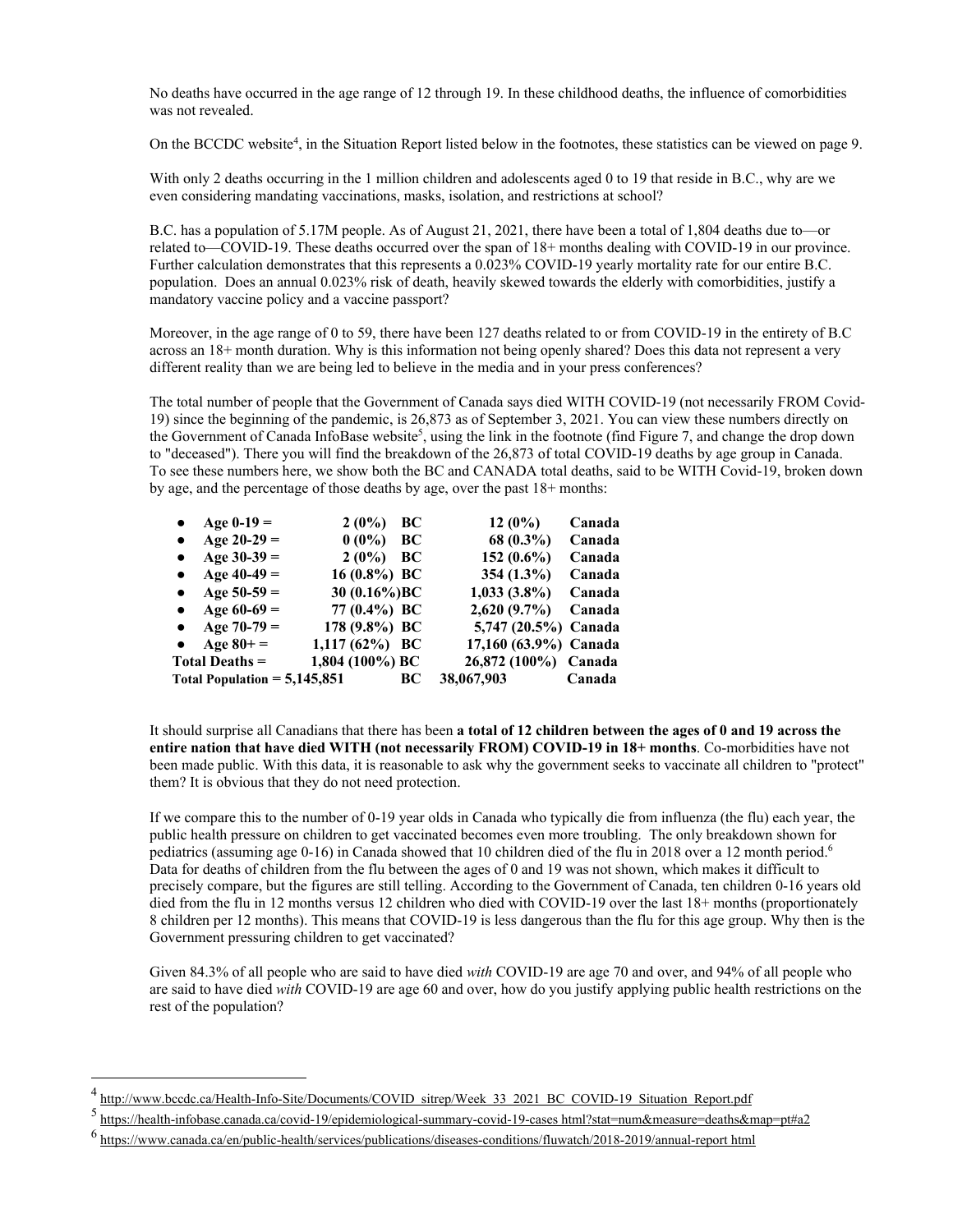## **2.) PCR TESTING – Invalid test used to create fear based on 90%+ false positives**

**Question:** Why are we still using polymerase chain reaction (PCR) tests to detect COVID-19 cases in B.C.?

#### **Background:**

The World Health Organization (WHO) originally stated that PCR tests were the "gold standard" for COVID-19 testing, recommending it as the universal test (as of March 21, 2020 laboratory testing strategy recommendations for COVID-19 interim guidance). Now the WHO admits what scientists have been saying since the beginning of the pandemic, that the PCR test is not an accurate diagnostic tool, and is in fact recommending a completely different testing protocol7 . Also, the U.S. Centre for Disease Control (CDC) has said that it will ask the U.S. Food and Drug Administration (FDA) to withdraw its emergency use authorization (EUA) of the PCR test as of December 31, 2021<sup>8</sup>.

The entire pandemic and associated restrictions are based upon the number of "cases"; however, the number of "cases" is based upon a positive PCR test result. These PCR tests are falsely inflating the "case" numbers of people who are sick with COVID-19. This creates fear and misleading statistics.

It is important to note that the inventor of the PCR test, Kary Mullis, stated many times that "PCR tests cannot be used to detect viruses"<sup>9</sup>. It is now admitted that the PCR cannot tell the difference between a common cold, the flu, or any virus or variant. Also, the PCR cannot differentiate between live and dead matter meaning whether something is infectious or not.

Additionally, former Pfizer Vice President and Chief Science Officer, Dr. Michael Yeadon announced "…this is nothing but fear-mongering based on junk science and fraud."<sup>10</sup> He too claims that "almost all" of the tests being conducted for the Wuhan coronavirus (COVID-19) are "false positives", a phenomenon that has been observed in Florida and around the world. Yet, we still continue to use PCR tests to manufacture fear and compliance.

Since speaking out, Dr. Yeadon has been censored and smeared in order to prevent the distribution of, and to discredit, the critical information he is sharing. He has risked his reputation, career, and his life to share this information. Dr. Yeadon has joined forces with a group of 160 doctors, who are in agreement with issues of regarding the COVID-19 narrative. <sup>11</sup> Why would these highly credentialed professionals willingly put themselves in this position, where there is so much to lose, and nothing to gain, other than trying to save people from harm?

Dr. Yeadon's credentials are impressive and include: BSc (Joint Honours in Biochemistry and Toxicology) PhD (Pharmacology), Formerly Vice President & Chief Scientific Officer Allergy & Respiratory, Pfizer Global R&D; Cofounder & CEO, Ziarco Pharma Ltd.; Independent Consultant (Scientist) (United Kingdom).

It is prohibited under the *Genetic Non-Discrimination Act of Canada*<sup>12</sup> to require someone to take a genetic test such as the PCR test as a condition of their employment or as condition of providing goods or services to that individual. It is also prohibited for any person to collect, use or disclose the results of a genetic test of an individual without the individual's written consent. Anyone involved in contravening this law is liable to a fine of up to 5 years in jail and up to a \$1,000,000 fine.

We note that all of your health orders contravene this law and that you are encouraging employers and business owners to do the same. Why aren't you advising the public of the legal responsibility and consequences under the GNDA?

## **3.) CASES – An overused term and count that means nothing in the actual diagnosis of disease**

**Question:** What actually constitutes a legitimate COVID-19 case?

#### **Background:**

You state a case is confirmed based on a positive PCR test; however, as per Question #2, we know these tests are shown to be inaccurate (90% false positives). Moreover, cycling of PCR tests (often in excess of 35+ amplifications) is being

<sup>7</sup> https://www.who.int/publications/i/item/WHO-2019-nCoV-lab-testing-2021.1-eng

<sup>8</sup> https://www.cdc.gov/csels/dls/locs/2021/07-21-2021-lab-alert-Changes CDC RT-PCR SARS-CoV-2 Testing 1 html

<sup>9</sup> https://brandnewtube.com/watch/kary-mullis-what-he-said-about-the-pcr-test-covid1984 83H2TKPRvA1udPu html

<sup>10</sup> https://brandnewtube.com/watch/ex-pfizer-vp-concerned-about-experimental-covid-vaccine WjmMVkNrgHqrZgP html

<sup>11</sup> https://doctors4covidethics.org/about/

<sup>12</sup> https://laws-lois.justice.gc.ca/eng/acts/G-2.5/page-1 html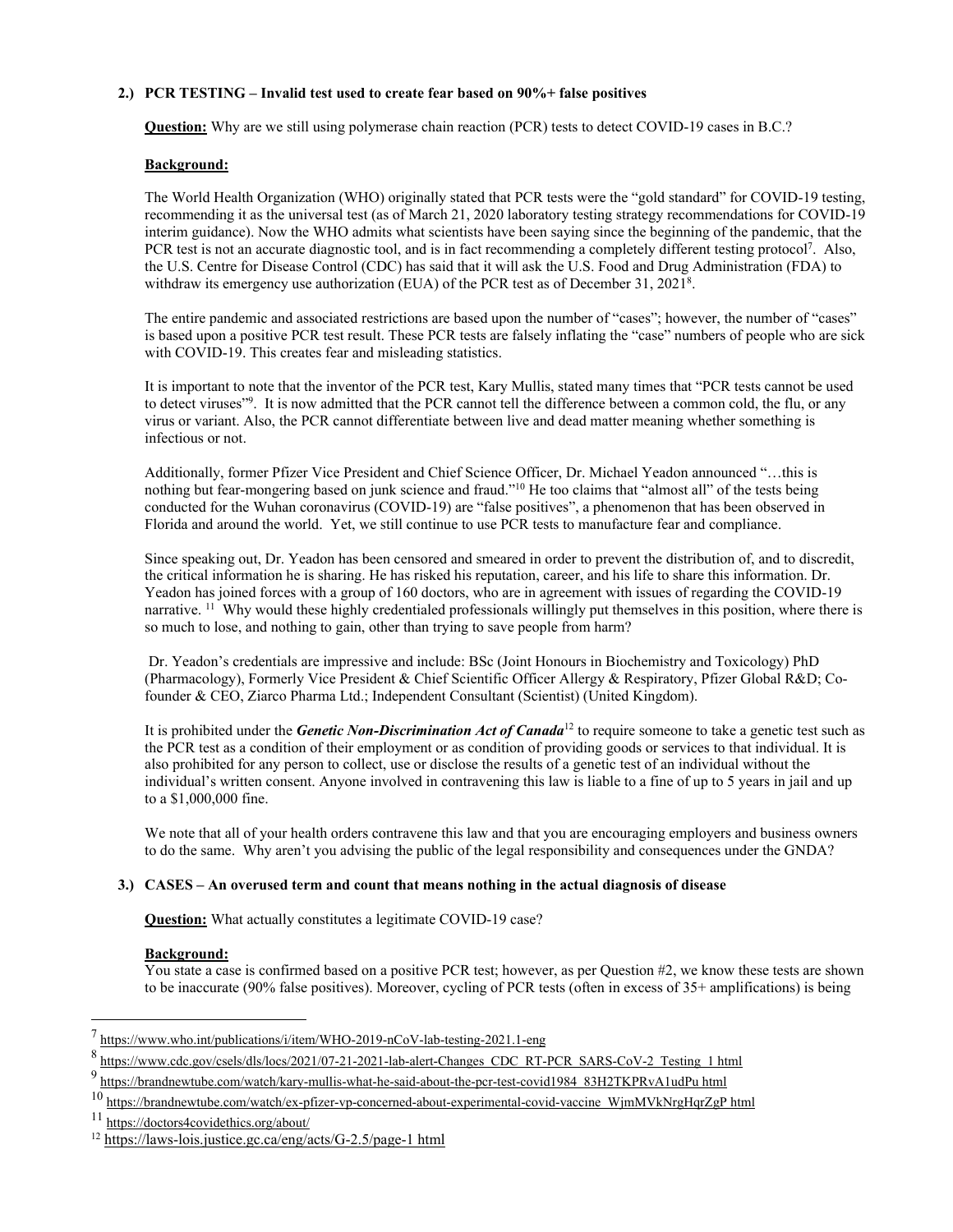used incorrectly for the detection of this virus. With the knowledge of these inflated false positives, we absolutely should not be counting these as "cases".<sup>13</sup>

### **4.) SPREAD – Vaccinated individuals spread COVID-19 just as much—or more—than unvaccinated individuals**

**Question:** What science or information are you relying upon when you say in your health orders that unvaccinated individuals are at higher risk than vaccinated persons of being infected with and transmitting COVID-19, or that the presence of an unvaccinated staff member constitutes a health hazard under the Public Health Act?

## **Background:**

Several studies as well as CDC data demonstrate evidence that vaccinated persons have high potential to spread the COVID-19 Delta variant <sup>14</sup>. It has been well documented that vaccinated people can—and do—spread the virus.<sup>15</sup>

A recently published medical study found that infection from COVID-19 confers considerably longer lasting and stronger protection against the delta variant than the current vaccines do.<sup>16</sup> Vaccinated individuals were found to be 27 times more likely to experience a symptomatic COVID-19 infection than those with natural immunity from COVID-19.<sup>17</sup> Why are we discriminating against unvaccinated people, when the spread is clearly happening also amongst vaccinated individuals. Furthermore, those that have had a natural COVID-19 infection have been proven to have longer-term and more robust protection compared to those with the vaccine.<sup>18</sup>

### **5.) VARIANTS – Vaccines are causing the variants, and the vaccinated are more affected by variant strains than those with naturally conferred immunity**

**Question:** What source are you looking at when you declare that the variant(s) are being caused by unvaccinated individuals?

#### **Background:**

Dr. Byram W. Bridle (Professor of Viral Immunology at University of Guelph) explains that similarly to antibiotic resistance, COVID-19 variants are caused by not fully killing the virus, allowing for mutation.19 Therefore, only individuals who are vaccinated can be creating the variants. As with any variant, as the CDC and WHO also state, mutations lead to a weaker and more transmittable viral strain. That is why the Delta will not have the same potential for causing deaths as the original COVID-19 strain. As evidenced by Dr. Bridle, the continual application of COVID-19 vaccinations, and furthermore boosters, will exacerbate the development of more variants. Finally, there is no current evidence that suggests that unvaccinated individuals are causing a rise in cases. <sup>20</sup>

## **6.) VACCINE EFFECTIVENESS – Exposing the true effectiveness rate of vaccines and approval concerns**

**Question:** Why is the inflated Relative Risk Reduction (RRR) of 94.0% utilized in reporting of vaccine effectiveness instead of the Absolute Risk Reduction (ARR) of less than 1.0%? What information are you relying upon when you say vaccines prevent or reduce the risk of infection with covid-19?

## **Background:**

Promoting the RRR instead of the ARR misleads the general population, exacerbating the non-factual concept that these vaccines prevent getting and spreading COVID-19. The National Library of Medicine website linked below states "… the absence of the ARR in COVID-19 trials can lead to outcome reporting bias that affects the interpretation

<sup>13</sup> https://brandnewtube.com/watch/dr-mike-yeadon-on-pcr-tests-for-covid19 L2vEhfBrzbkYAyX html

<sup>14</sup> https://www.theglobeandmail.com/amp/world/article-people-who-are-fully-vaccinated-have-high-potential-of-spreading-covid/

<sup>15</sup> https://www.globalresearch.ca/study-fully-vaccinated-healthcare-workers-carry-251-times-viral-load-pose-threat-unvaccinated-patients-coworker s/5753908?pdf=5753908&fbclid=IwAR3oPOpu9TA8VlKGYmSyGWvUa8BHwwSnEQgDfGMPq6p2qSXBkzCyrGEbiGA

 $16$  https://www.nature.com/articles/d41586-021-02187-1

<sup>&</sup>lt;sup>17</sup> https://www.science.org/content/article/having-sars-cov-2-once-confers-much-greater-immunity-vaccine-vaccination-remains-vital

<sup>18</sup> https://www.lewrockwell.com/2021/09/no author/harvard-epidemiologist-the-case-for-vaccine-passports-was-demolished/

<sup>19</sup> https://undercurrents723949620.wordpress.com/2021/08/16/the-lies-behind-the-pandemic-of-unvaxxed/

<sup>20</sup> https://www.lifesitenews.com/news/no-pandemic-of-the-unvaccinated-covid-jab-skeptic-doctor-interviewed-on-fox/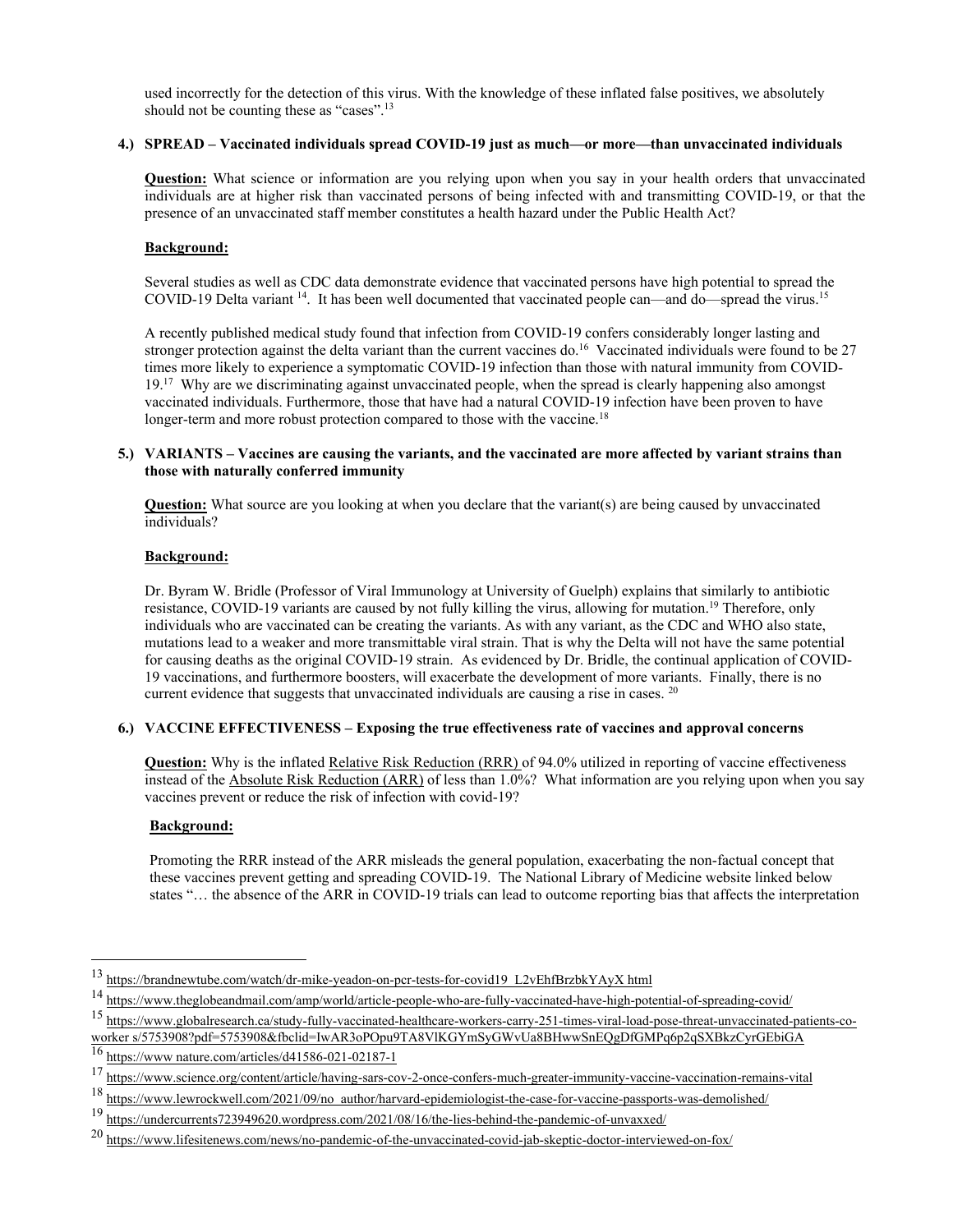of vaccine efficacy."21 Saying that vaccinations are 94.0-95.0% effective is very misleading,22 as people often assume this means they have a 94.0% chance that they will not become sick from COVID-19. This is not true.

To explain how RRR and ARR works in layman's terms requires much detail. Simplifying this information, RRR signifies the risk of a health event occurring in a group of vaccinated individuals versus a group of unvaccinated individuals. This number is incorrectly interpreted to represent that 94 out of every 100 people vaccinated will be protected from COVID-19. Although this number is compelling, this is an incorrect statement regarding what that 94% means. This number does not tell you what your chances are of becoming sick if you get vaccinated.

The more valuable and accurate value that needs to be used is that of the ARR. The ARR represents the ACTUAL likelihood of disease risk between the placebo (non-vaccinated individuals) and treatment (vaccinated individuals) groups.

The ARR data directly from Pfizer and Moderna was calculated as 0.7% and 1.1% respectively. In contrast, the RRR calculated as 95.0% and 94.0% for Pfizer and Moderna, respectively. See the Abstract in this NIH document that presents the vaccine RRR/ARR data direct from Pfizer and Moderna.<sup>23</sup>

If individuals knew that the current vaccinations only confer a 0.7% to 1.1% reduction in chances of getting ill with COVID-19, would they have still have taken the vaccine given its risks?

It is imperative to clarify that the COVID-19 vaccines do NOT prevent COVID-19, nor do they stop the transmission of COVID-19. The vaccines have only been designed to reduce severity of symptoms in the individual who receives the vaccine. As previously discussed, the virus is still transmissible by both vaccinated and non-vaccinated individuals. Breakthrough cases are occurring regularly in fully vaccinated individuals at an increasing rate, which is pushing the requirement for booster vaccinations. The push by Government to require booster vaccinations at this early stage only serves to confirm that the original vaccine program being pushed is failing.<sup>24</sup>

#### **7.) VACCINE SAFETY/INJURY STATS – Missing full details of the magnitude of Vaccine injuries and deaths**

**Question:** Where is the transparency for the current statistics and details regarding counts of B.C. vaccine-related injuries and deaths?

#### **Background:**

Adverse reaction statistics and data is imperative to ensure that British Columbians can exercise their constitutional right to free and voluntary informed consent. This information should be presented daily, alongside the Covid-19 "case" numbers, so people can decide whether they want to freely accept the experimental vaccinations.

The Government of Canada Vaccine Injury website states as of September 3, 2021 that 14,101 adverse reactions have been reported. Of those 14,101 reports of adverse reactions there are currently 3,768 reported as serious. "Serious" adverse reactions include death; however, death counts are not separately recorded on this database. 25 Why is there this lack of transparency?

Specifically, on Sept  $3^{rd}$ , a report quietly released by Public Health Ontario reported 106 youth, under the age of 25, were hospitalized with heart inflammation following mRNA vaccination. 26

These vaccine injuries and deaths are not just in Canada, but all over the world:

- (EU Vaccine injury:1.9 Million, Vaccine deaths: 20,595)27
- (US Vaccine injury reported in VAERS: 650,075, Vaccine deaths: 13,911)<sup>28</sup>

<sup>21</sup> https://www ncbi nlm nih.gov/pmc/articles/PMC7996517/

<sup>22</sup> https://rumble.com/vm026d-ex-pfizer-employee-tells-us-the-horrifying-truth-about-the-covid-19-vaccine html

<sup>23</sup> https://www ncbi nlm nih.gov/pmc/articles/PMC7996517/

<sup>24</sup> https://www.timesofisrael.com/virus-czar-calls-to-begin-readying-for-eventual-4th-vaccine-dose/

<sup>25</sup> https://health-infobase.canada.ca/covid-19/vaccine-safety/summary html

<sup>26</sup> https://theprovince.com/news/provincial/over-100-ontario-youth-have-been-sent-to-hospital-for-vaccine-related-heartproblems/wcm/d3720dc4-1435-4c7e-9573-b7d658b075b1

<sup>27</sup> https://www.globalresearch.ca/20595-dead-1-9-million-injured-50-serious-reported-european-union-database-adverse-drug-reactions-covid-19-shots/5751904

<sup>28</sup> https://www.openvaers.com/covid-data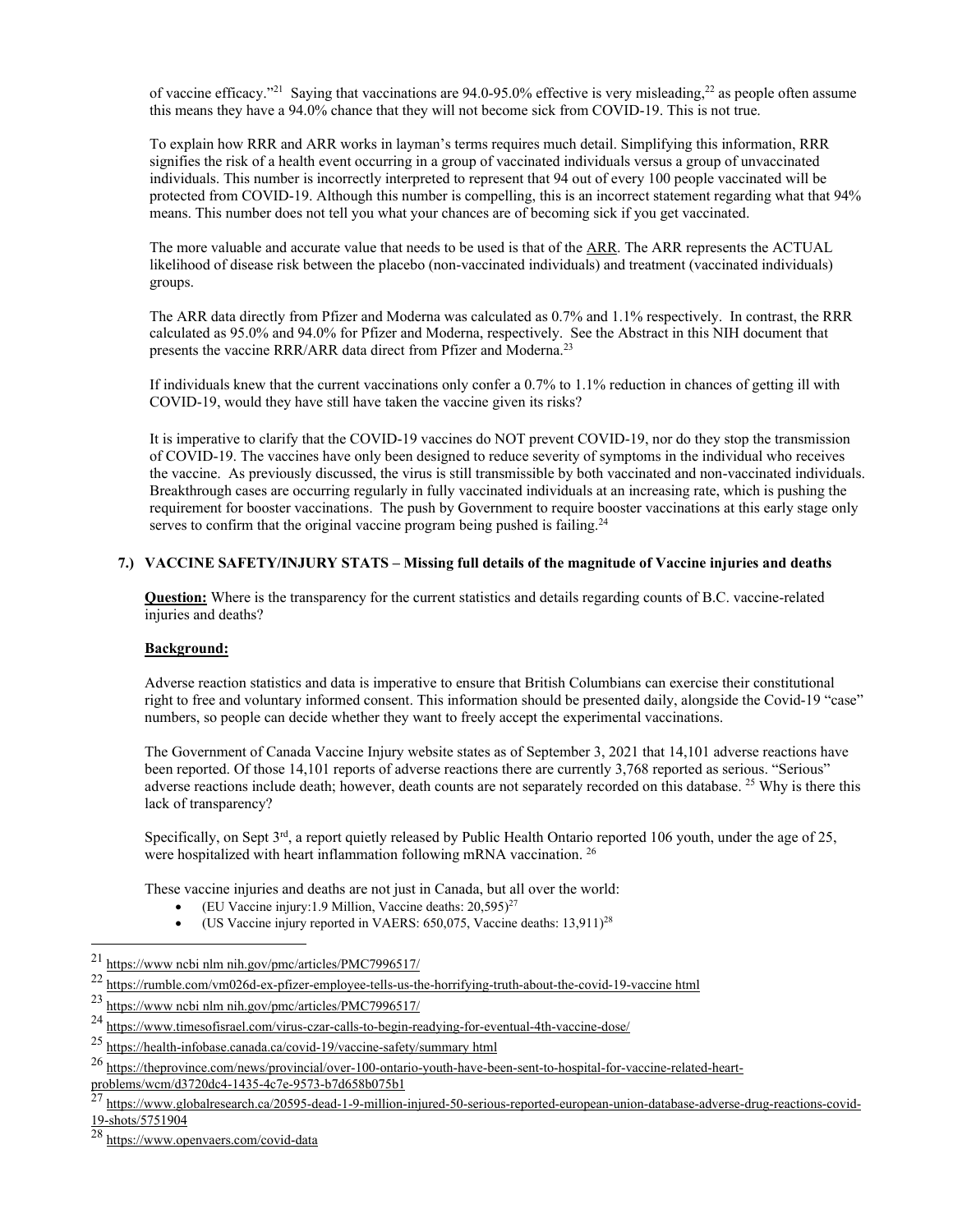yet the true numbers are not being disclosed accurately—if at all. Investigations show that very few vaccine injuries and deaths are actually approved and reported to government reporting agencies.<sup>29</sup> An article from Harvard states "manufacturers of vaccines must comply with the more expansive requirements of §600.80 of the C.F.R. Because VAERS is a passive reporting system, many adverse reactions to vaccines may not be reported." <sup>30</sup>

Lastly, the Harvard Pilgrim Study<sup>31</sup> states "Likewise, fewer than 1% of vaccine adverse events are reported. Low reporting rates preclude or slow the identification of "problem" drugs and vaccines that endanger public health."

Dr. Patrick Phillips, an emergency room physician in Ontario stated that the forms are not easy to fill out, and that they are very cumbersome. Dr. Phillips also had a few reports returned to him marked as 'invalid'.<sup>32</sup> It is critical to properly compare the risk of COVID-19 to the risk of vaccine injury knowing they are not fully disclosed. This is even more important when we see the pharmacies including more warnings on the Vaccines.<sup>33</sup>

A true clinical trial of this vaccine would include transparency where health officers would clearly provide vaccine injury details and fully track these occurrences without hesitation. Without this information and data, proper free and full informed consent cannot occur. The above included links are just some of the reporting systems, but the numbers are still very high and show much more injury than should be acceptable to any PHO or Government.

#### **8.) PASSPORTS** –**Will NOT be temporary and soon the 2 shots will NOT be sufficient to obtain a valid passport**

**Question:** You have recently stated that vaccine passports will be temporary, expiring at the end of January 2022. However, with 1 billion dollars being offered as an incentive by the Government of Canada<sup>34</sup> for provinces who implement this system, it is hard to imagine this system will be scrapped by January 31, 2022, after only 5 months of use. It is difficult to rely on your statement given what you said on May 25, 2021on television (see 2:52 into the video):

…there is no way that we will recommend inequities be increased by use of things like vaccine passports for services, for public access here in British Columbia, and that's my advice and I've got support from the Premier and I have talked about this Minister Dix and others." <sup>35</sup>

Prime Minister Trudeau made a similar commitment to Canadians on January 14, 2021 (see 3:30 into the same video).

Current studies (footnoted earlier) show that vaccinated individuals spread COVID-19 as well. This begs the question, if all people spread the virus why are we segregating people?

While it is understandable that fully vaccinated individuals are looking forward to getting their passport so life "can go back to normal" or so they "can travel", they should be made aware that once a booster is mandated, their passport will no longer be considered valid until they are post 7 days after receiving a booster. Countries around that world that are implementing booster programs are already indicating that boosters will be needed to maintain a valid and up-to-date vaccine passport. 36 The booster system will ensure that this vicious cycle never ends and one will need regular boosters of the vaccine to keep their passport valid.

#### **9.) TREATMENTS – There are better inpatient and at home treatments that can reduce illness severity and death**

**Question:** Why are we not using approved and well-researched antivirals like FDA approved Ivermectin? <sup>26</sup> Why are we providing no out-patient treatment for at home use when other doctors in many countries are successfully doing so?

#### **Background:**

Doctors are avoiding or being prohibited from prescribing pharmaceuticals that are known to help with COVID-19 symptoms that are safe, such as Ivermectin. The negative spin being put on Ivermectin by mainstream media, that it is

<sup>29</sup> https://digital.ahrq.gov/ahrq-funded-projects/electronic-support-public-health-vaccine-adverse-event-reporting-system

<sup>30</sup> https://dash harvard.edu/bitstream/handle/1/9453695/Davenport%2c Katherine NVICP.pdf?sequence=2&isAllowed=y

<sup>31</sup> https://digital.ahrq.gov/sites/default/files/docs/publication/r18hs017045-lazarus-final-report-2011.pdf

<sup>32</sup> https://action4canada.com/medical-censorship-and-tyranny-exposed/

<sup>33</sup> https://21stcenturywire.com/2021/07/12/breaking-fda-warning-for-johnson-johnson-vaccine-linked-to-autoimmune-disease/

<sup>34</sup> https://www.cbc.ca/news/politics/trudeau-promises-1b-vaccine-passports-1.6155618

<sup>35</sup> https://rumble.com/vm7uzj-b.c.-vax-pass-punishes-young-health-care-worker-who-cant-walk-following-mod.html

<sup>36</sup> https://www.lifesitenews.com/news/countries-now-cancelling-covid-vaccine-passports-for-those-without-booster-shots/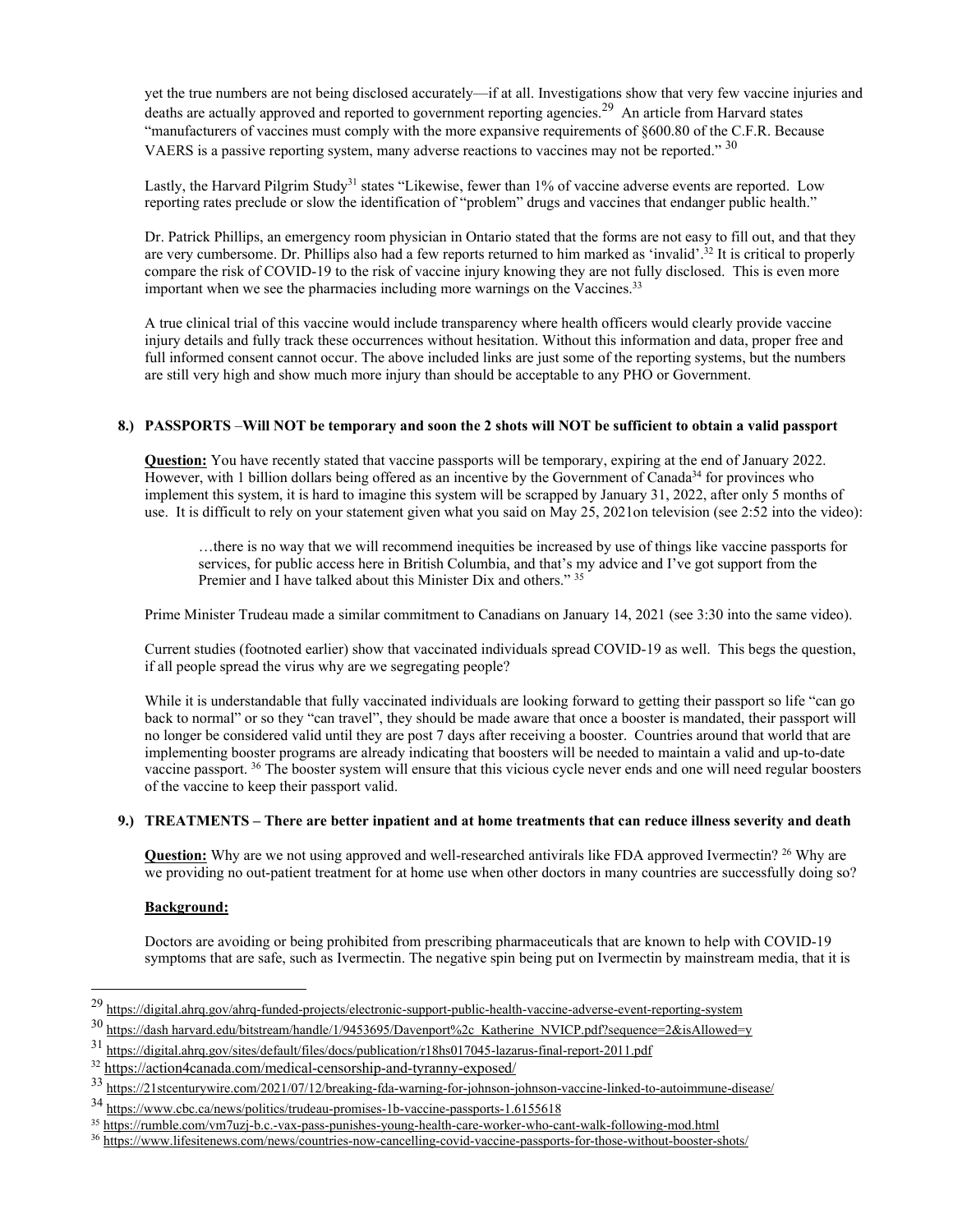only used in horses, is not true. These statements being made about Ivermectin are malicious and false as it has been safely and effectively used for years in humans.<sup>37</sup> In 2015 William C. Campbell, emeritus research fellow at Drew University in Madison, New Jersey and Satoshi Omura, professor emeritus at Kitasato University in Japan, jointly received one half of the Nobel Prize for their work with Ivermectin that was discovered in 1975 and approved for safe use in humans in 1987. In delivering his Nobel Prize lecture on December 7, 2015, Dr. Campbell confirmed the safety and effectiveness of using Ivermectin in humans, and noted that part of the ground breaking research was done in partnership with the WHO, the World Bank, and others.<sup>38</sup> It was noted that because of its excellent safety profile and broad spectrum of activity, Ivermectin was catalogued by the World Health Organization as an essential medicine and is regarded by many as a "magic bullet" for global health.<sup>3</sup>

On February 9, 2021, the chairman of the Tokyo Medical Association, Haruo Ozaki, announced that Ivermectin seemed to be effective at stopping Covid 19 and publicly recommended that all doctors in Japan immediately begin using Ivermectin to treat Covid 19.40

It is interesting to note that only since the covid-19 pandemic began has the WHO changed its stance on the effectiveness of Ivermectin. While the WHO still admits that Ivermectin is on its essential medicines list (and therefore safe), the WHO now simply says that the evidence to support using Ivermectin as an effective treatment for Covid 19 is inconclusive, and that the guideline development group that they convened did not look at the use of Ivermectin to prevent Covid 19. One can only speculate as to why this group was not asked to look at that essential question. The WHO only says that this question was outside the scope of the current guidelines.<sup>41</sup> It would seem that these much more expensive, experimental vaccines that were rushed to market under an emergency use authorization only, without proper testing and scrutiny, would be at least as inconclusive as the safe, tried and tested Ivermectin.

Additionally, Hydroxychloroquine is an approved and well-known treatment. Medical professionals have been coerced and forced to prescribe less efficacious, and even harmful, drugs. Deaths associated with adverse drug events (i.e. related to the use of Remdesivir<sup>42</sup>) should be considered as a separate count from COVID-19 deaths, as those deaths could have been avoided if these effective pharmaceuticals were implemented in a timely manner.

Simple home remedies such as zinc, vitamin D, vitamin C, N-acetylcysteine, and quercetin are also well known and effective at helping COVID-19 patients to recover<sup>43</sup>. Dr. Vladimir Zev Zelenko has led the way with these treatments. In contrast, many doctors are still sending patients with COVID-19 home without any of these treatment options.

Why have you not promoted other effective treatment apart from the experimental vaccines, or even healthy lifestyle choices and vitamin D, since it is clear that obesity, high blood pressure and inactivity were largely responsible for COVID-19 related deaths? The opposite has happened with your policies of lockdowns, closures of parks, gyms, and sports programs, and the creation of fear and anxiety through constant media messaging. These all lower the function of the immune system and increase blood pressure, which are undesirable outcomes.

## **10.) DEFINITION AND COUNTS OF THE VACCINATED VS. UNVACCINATED**

**Question:** Why have you made the definition of vaccinated and unvaccinated in your public health orders so misleading and contrary to common understanding? Why do use different definitions of what it means to be "vaccinated" in your different health orders that are still in effect?

## **Background:**

In your August 20, 2021 provincial health order, which has already gone missing from the B.C. government website, you define "vaccinated" as any individual who is 14 days post receipt of the full series of a WHO approved vaccine, or combination of approved WHO vaccines. This means that anyone who is sick or hospitalized with COVID-19 within 13 days of their 2<sup>nd</sup> shot is considered "unvaccinated". This is just like people who have had one shot, and are counted in

<sup>37</sup> https://journals.lww.com/americantherapeutics/fulltext/2021/08000/ivermectin for prevention and treatment of.7.aspx

<sup>38</sup> https://www nobelprize.org/prizes/medicine/2015/campbell/lecture/

<sup>39</sup> https://www.isglobal.org/en/healthisglobal/-/custom-blog-portlet/ivermectina-un-medicamento-de-nobel-pero-poco $accessible/91127/0$ 

<sup>&</sup>lt;sup>40</sup> https://www.lifesitenews.com/news/breaking-japanese-medical-association-chairman-tells-doctors-to-prescribe-ivermectinfor-covid/v

<sup>41</sup> https://www.who.int/news-room/feature-stories/detail/who-advises-that-ivermectin-only-be-used-to-treat-covid-19-withinclinical-trials

<sup>42</sup> https://www.bmj.com/company/newsroom/who-guideline-development-group-advises-against-use-of-remdesivir-for-covid-19/

<sup>43</sup> https://vladimirzelenkomd.com/treatment-protocol/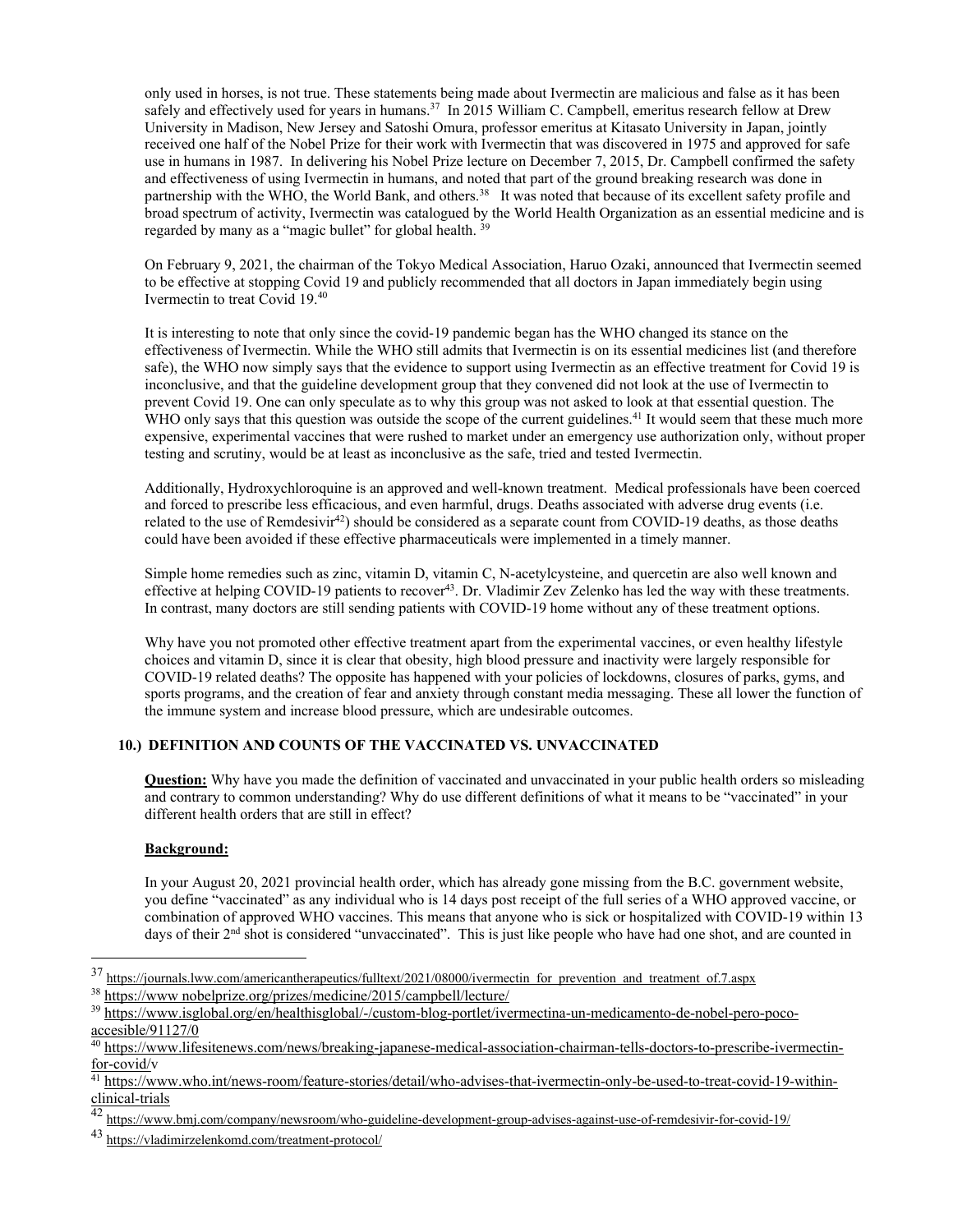the statistics that you put forth. These definitions are very misleading and help promote the false narrative that the unvaccinated are driving the upward trend of "cases".

You alluded to the fact that boosters are likely to be required in B.C., at least for certain populations. As we are witnessing the rollout in other countries, we predict that the plan will be to require everyone to have a booster, or several boosters, eventually. Once 2 shots are no longer what is recommended as a full series of COVID-19 vaccines approved by the WHO, then no British Columbian will be considered "vaccinated" until a booster vaccine is taken.

Also, it has been noted that the WHO does not approve of mixing and matching vaccines. This is contrary to your definition of "vaccinated" in your current health order wherein you do approve of this practice. The WHO says this should not be done unless supportive evidence is available. What evidence are you relying upon to tell British Columbians that mixing and matching of COVID-19 vaccines is acceptable or safe? The WHO recommends that if someone has mixed and matched 2 different vaccines, no additional doses of either vaccine should be administered to that person.44 Why are you ignoring this advice? What science are you relying upon?

Finally, Dr. Bonnie Henry, you quietly issued an additional health order on August 31, 2021<sup>45</sup>, replacing the August 20, 2021 health order. The new order issued on August 31, 2021 removed some terms and added others which included changing the definition of "vaccinated" from 14 days post a full series of vaccination approved by the WHO, down to 7 days post-vaccination of an approved full series of WHO approved vaccines. Your September 2, 2021 Residential Care Staff Covid-19 Preventative Measures health order<sup>46</sup> uses the same 7 day period. What science are you relying on to justify this change, as you have previously stated that it requires 14 days for the vaccines to work?

#### **11.) TESTING ONLY UNVACCINATED INDIVIDUALS —August 20, 2021, August 31, 2021 and September 2, 2021 Health Orders**

**Question:** In your public health order dated August 20, 2021—and now August 31, 2021 and September 2, 2021 —you are only requiring unvaccinated individuals to undergo rapid antigen testing and PCR testing. In light of the evidence and scientific research showing that vaccinated individuals are significantly more likely to contract the Delta variant than unvaccinated individuals<sup>47</sup>. You also say in your September 2, 2021 health order that you will not allow any staff member to be hired after October 11, 2021 unless they meet your definition of "vaccinated". What science are you relying on to justify this policy of testing and discriminating against unvaccinated citizens?

#### **Background:**

You continue to state that you are following the science, however, you have yet to provide ANY reference to the science you are following despite being asked for this information numerous times over the last 18+ months. We demand that you be transparent and honest with the public you serve by posting the scientific studies and data you are relying upon to support your policies and health orders on the BC government website alongside your public health orders so we can review this information.

#### **12.) MASKS – under OATH Dr. Bonnie Henry admitted that there is scant evidence that masks are effective at preventing spread of the influenza virus but felt that can be an effective coercive tool when staff refuse to accept a vaccine**

**Question:** Where is the evidence that your mask mandates in your health orders actually work? You define "face coverings" in your September 2, 2021 health order<sup>48</sup> as including a medical mask, or a non-medical mask, or a tightly woven fabric but does not include a clear plastic face shield. Where is the evidence that a non-medical mask, or a piece of tightly woven fabric, is an effective means of preventing the spread of a virus?

<sup>44</sup> https://www.who.int/news/item/10-08-2021-interim-statement-on-heterologous-priming-for-covid-19-vaccines

<sup>45</sup> https://www2.gov.bc.ca/assets/gov/health/about-bc-s-health-care-system/office-of-the-provincial-health-officer/covid-19/covid-19-phoorder-vaccination-status-information.pdf

<sup>46</sup> https://www2.gov.bc.ca/assets/gov/health/about-bc-s-health-care-system/office-of-the-provincial-health-officer/covid-19/covid-19-phoorder-residential-care-staff.pdf

<sup>47</sup> https://www.covid-datascience.com/post/israeli-data-how-can-efficacy-vs-severe-disease-be-strong-when-60-of-hospitalized-are-vaccinated

<sup>48</sup> https://www2.gov.bc.ca/assets/gov/health/about-bc-s-health-care-system/office-of-the-provincial-health-officer/covid-19/covid-19-pho-order-face-

coverings.pdf?bcgovtm=20210311 GCPE Vizeum COVID Google Search BCGOV EN BC Text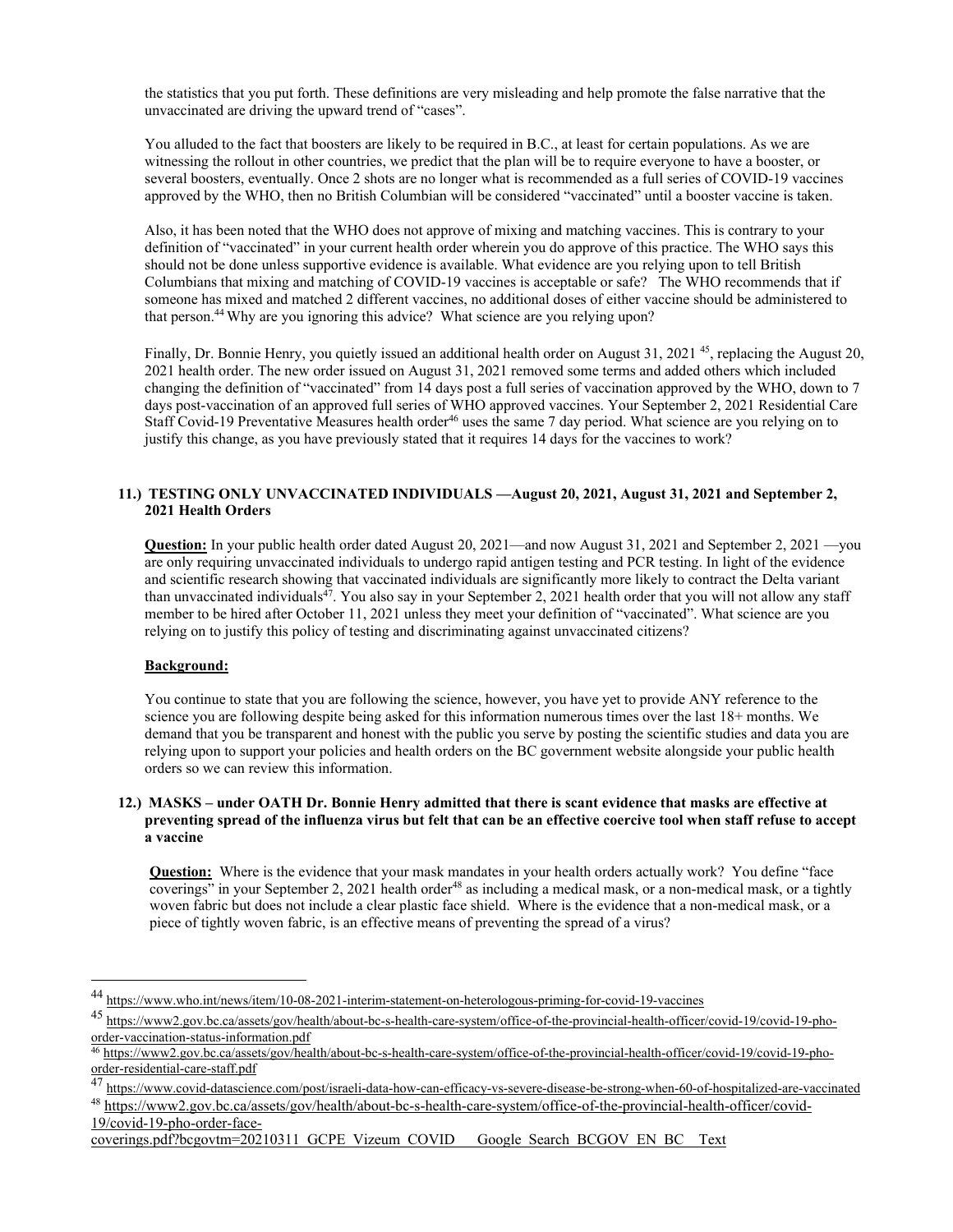#### **Background:**

Dr. Henry's testimony under oath in 2015<sup>49</sup> in an arbitration hearing in Ontario as an expert witness for the Sault Area Hospital (SAH) and the Ontario Hospital Association (OHA) against the Ontario Nurses Association (ONA) is informative. The issue in that arbitration was that the hospital required healthcare workers to wear surgical/procedure masks each year throughout the 5 to 6 month flu season if they had not received the vaccination for influenza. The Nurses Union alleged that the policy was an unreasonable exercise of management rights and a breach of employee privacy rights. At the time that Dr. Henry advocated in favor of the policy, she was the Deputy Provincial Health Officer for British Columbia.

Dr. Henry's testimony in that arbitration hearing is eerily similar to the narrative she has been telling British Columbians about the Covid 19 virus. Dr. Henry was a strong proponent that there was asymptomatic spread, that unvaccinated nurses and healthcare workers should wear masks, and supported mandating forcing employees to wear masks as a consequence of choosing not to get the vaccine.

On cross-examination Dr. Henry reluctantly admitted (at paragraph 161 of the arbitration decision) that there was not a lot of evidence to support the suggestion that asymptomatic shedding actually leads to effective transmission of the virus.

At paragraph 178 of the arbitration decision, the arbitrator notes that Dr. Henry concluded after admitting that "I am not a huge fan of the masking piece", that "there is not a lot of evidence to support mask use…"

At Paragraph 219 Dr. Henry's evidence is summarized in part as follows:

It is a challenging issue and we have wrestled with it. I am not a huge fan of the masking piece. I think it was felt to be a reasonable alternative where there was a need to do-to feel that we were doing the best we can to try and reduce risk. I tried to be quite clear in my report that the evidence to support masking is not as great and it is certainly not as good a measure.

In the arbitration, the Nurses Union submitted that Dr. Henry was instrumental in the introduction of the "vaccinate or mask" policy in British Columbia (paragraph 256) and therefore Dr. Henry's objectivity was suspect. The arbitrator preferred the evidence of other experts over Dr. Henry and her colleagues' evidence.

The arbitrator noted that Dr. Henry defended the vaccine or mask policies as a way of preventing transmission from unvaccinated healthcare workers to their patients before symptom onset, or in cases of asymptomatic infection (paragraph 287). However, the arbitrator also noted (at paragraph 294) that while Dr. Henry stated there was "some evidence that people shed prior to being symptomatic and some evidence of transmission" but "there is not a lot of evidence around these pieces". Two other experts who testified on behalf of the hospital, one of whom Dr. Henry acknowledged her expertise, both admitted that the evidence of asymptomatic spread was "scant".

The arbitrator held (at paragraph 297), while "bearing in mind the concessions made about the quality of the evidence by Dr. McGeer and Dr. Henry", that the following opinion of another expert was more accurate:

Although symptomatic individuals may shed influenza virus, studies have not determined if such people effectively transmit influenza… Based on the available literature, we found that there is scant, if any, evidence that asymptomatic or pre-symptomatic individuals play an important role in transmission."

The arbitrator held that the patient safety purpose and effect of masking was not established on the evidence and that the "vaccine or mask" requirement was reduced to a "coercive tool", a situation that would be troubling if made out. The arbitrator also noted (at paragraph 326) Dr. Henry's recognition that the wearing of a mass could be reasonably regarded as a "consequence" for failure to consent to vaccination.

The arbitrator concluded (paragraph 327) that the vaccine or mask policy did not provide a legitimate accommodative purpose for healthcare workers who conscientiously object to immunization, but rather more closely resembled an unacceptable Hobson's choice (free choice). The arbitrator did not accept the argument that requiring unvaccinated staff to wear a mask may encourage truly voluntary immunization, nor did the arbitrator accept that the continuance of the minority employee group who choose to mask disproves the effectively coercive aspect of a vaccine or mask policy. The arbitrator noted that one of the nurses told her managers that "I felt I was being publicly put on display for choosing not to get the flu shot. I told her I felt I was being bullied into it and harassed."

<sup>49</sup> https://www.canlii.org/en/on/onla/doc/2015/2015canlii62106/2015canlii62106.pdf